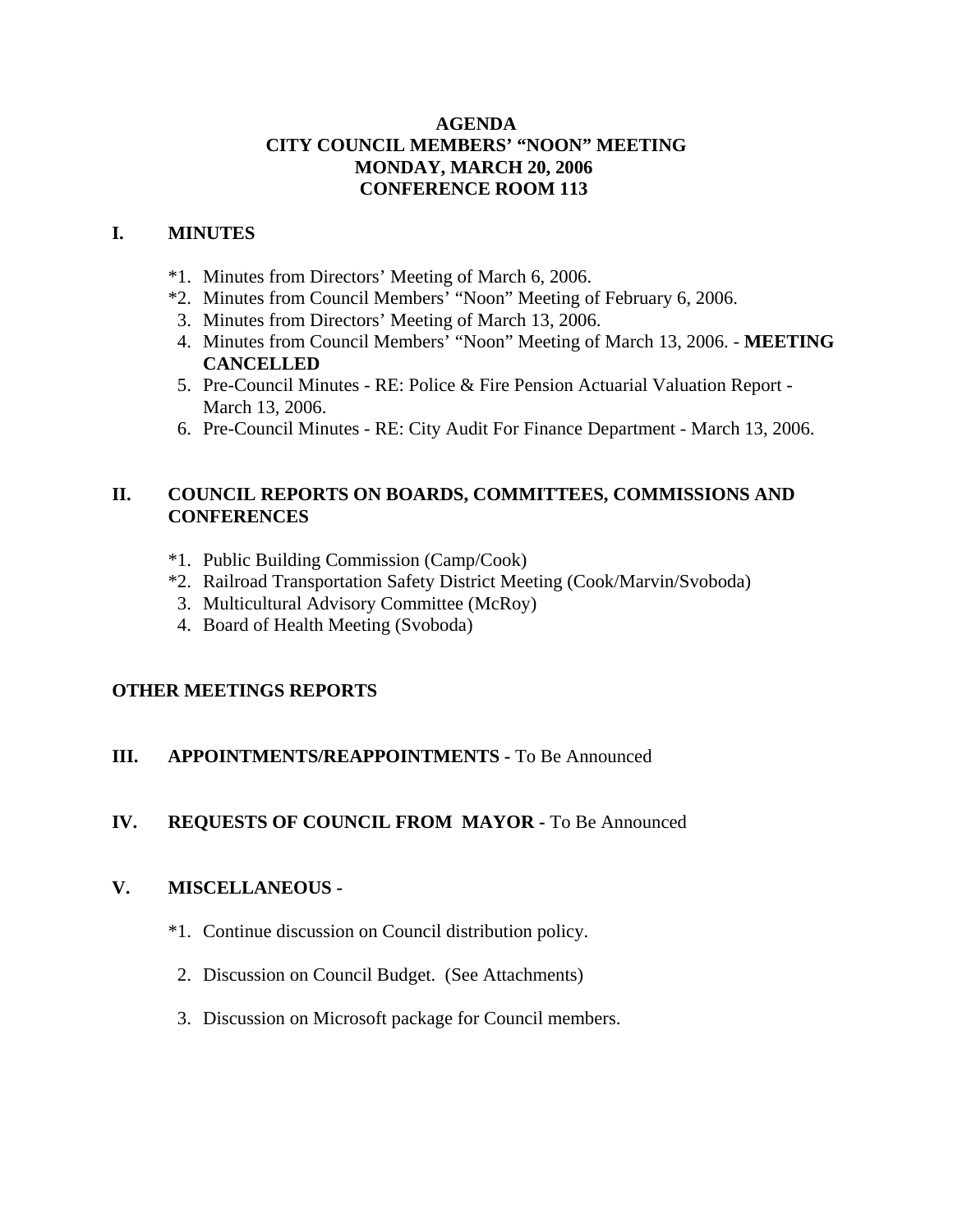#### **VI. CITY COUNCIL MEMBERS**

#### **VII. MEETINGS/INVITATIONS** -

- 1. 2006 University of Nebraska-Lincoln College of Business Administration Advisory Board Awards Luncheon on Friday, April 21, 2006 at 11:30 a.m. at The Champions Club (enter from the south doors) - Cost \$15.00 per person - RSVP to Marilyn Hoskins at 472-3382 or by e-mail - (See Invitation)
- 2. The City of Lincoln and HDR are hosting an Open House-Public Meeting regarding safety improvements to the intersections of Van Dorn with  $9<sup>th</sup> \& 10<sup>th</sup>$  Streets on Tuesday, March 28, 2006 from 5:30 p.m. to 7:00 p.m. at Irving Middle School, 22nd & Van Dorn in the Cafeteria - (See Invitation)
- 3. Nebraska Wesleyan University invites you to The Senator Carl T. Curtis and Mildred M. Curtis Lecture on Public Leadership - The inaugural lecture will be delivered by the Distinguished Senior Senator from Nebraska, Chuck Hagel on Thursday, March 30, 2006 at 3:00 p.m. at The McDonald Theatre, Elder Memorial Speech & Theatre Center, Nebraska Wesleyan University Campus,  $51<sup>st</sup> \&$  Huntington Avenue - A brief Reception will follow Senator Hagel's lecture - RSVP to Vanessa Hanna at 465-2124 - (See Invitation)
- 4. Retirement Reception for Ernie Born, Building & Safety Department on Friday, March 31, 2006 from 2:00 p.m. to 4:00 p.m. in the Lobby of City County Building,  $2<sup>nd</sup>$  floor, outside of the Mayor's Office - (See Invitation)

## **VIII. ADJOURNMENT**

# **\*HELD OVER FROM MARCH 13, 2006.**

ca032006/tjg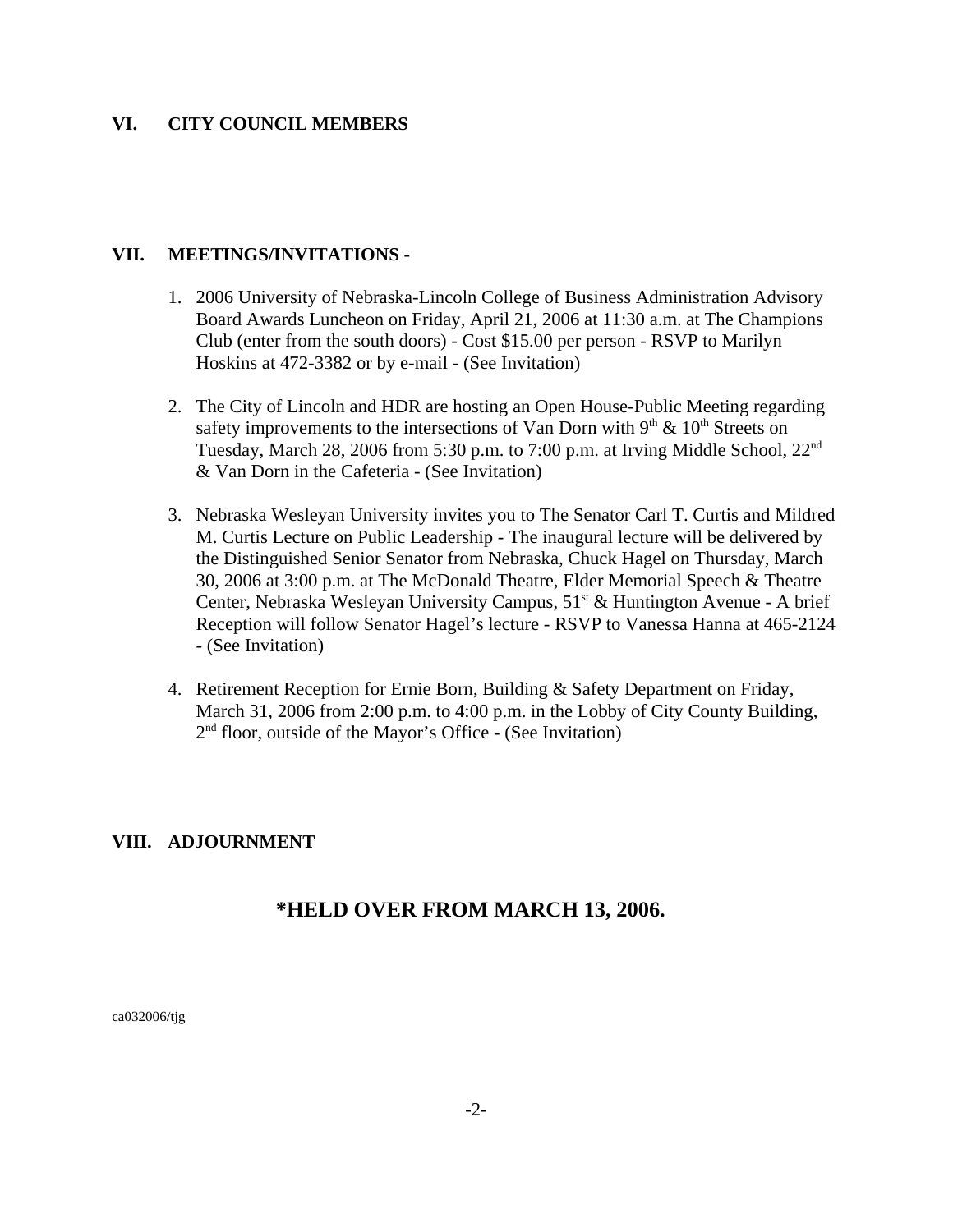| ٣ą                      | <b>AECEIVER</b>                  |                       |                                                |                       |                               |                                     |                              | つに にんぽ                         |
|-------------------------|----------------------------------|-----------------------|------------------------------------------------|-----------------------|-------------------------------|-------------------------------------|------------------------------|--------------------------------|
| 83410<br><b>BUDREPS</b> | MAR 07 2001                      |                       | City of Lincoln, NE<br>Budget Request With Two |                       |                               |                                     | $\mathbf{1}$<br>03/07/06     | 97% of FY 2005-0               |
| BRFBPJLB                | <b>CITY COUNCIL</b><br>OFFICE    |                       | Year's History By Business Unit                |                       |                               |                                     | 11:05:10                     | 297,98                         |
|                         | Desc.                            | $2003 - 04$<br>Actual | $2004 - 05$<br>Actual                          | $2005 - 06$<br>Budget | $2006 - 07$<br>Total<br>Level | $2006 - 07$<br>Priorit.<br>Programs | $2006 - 07$<br>Base<br>Leve! |                                |
|                         | 01001 City Council               |                       |                                                |                       |                               |                                     |                              | 31894                          |
| 10 Personal Services    |                                  |                       |                                                |                       |                               |                                     |                              |                                |
|                         | 5021 Regular Salaries            | 138,632               | 162,300                                        | 246,641               | 237,579                       |                                     | 237,579                      |                                |
|                         | 5022 Unclassified Salaries       | 5,759                 | 322                                            |                       |                               |                                     |                              |                                |
|                         | 5023 Overtime Pay @ 1.5          | 2,476                 | 1,446                                          |                       |                               |                                     |                              |                                |
|                         | 5024 Overtime Pay @ 1.0          | 473                   | 470                                            |                       |                               |                                     |                              | aket position                  |
| 5031 Vacation Pay       |                                  | 3,916                 | 3,896                                          |                       |                               |                                     |                              |                                |
| 5033 Sick Leave Pay     |                                  | 2,769                 | 1,732                                          |                       |                               |                                     |                              |                                |
|                         | 5034 Family Sick Leave Pay       |                       | 305                                            |                       |                               |                                     |                              |                                |
| 5035 Holiday Pay        |                                  | 2,450                 | 2,567                                          |                       |                               |                                     |                              |                                |
|                         | 5036 Personal Conv Holiday       | 492                   | 517                                            |                       |                               |                                     |                              | $\upbeta \cong \supseteq \eta$ |
| 5037 Funeral Leave      |                                  |                       | 30                                             |                       |                               |                                     |                              |                                |
| 5041 Longevity Pay      |                                  | 620                   | 620                                            |                       |                               |                                     |                              |                                |
|                         | 5090 Worker's Compensation       | 1,258                 | 1,251                                          | 1,061                 | 971                           |                                     | 971                          | Antan                          |
| 10 Personal Services    |                                  | 158,845               | 175,456                                        | 247,702               | 238,550                       |                                     | 238,550                      |                                |
|                         | 11 Materials & Supplies          |                       |                                                |                       |                               |                                     |                              |                                |
|                         | 5221 Office Supplies             | 1,299                 | 1,258                                          | 1,440                 | 1,440                         |                                     | 1,440                        |                                |
|                         | 5223 Audio Visual Supplies       | 143                   |                                                | 120                   | 120                           |                                     | 120                          |                                |
|                         | 5258 Media/Publications          | 2,849                 | 1,119                                          | 501                   | 501                           |                                     | 501                          | $\log 3/21/C$                  |
|                         | 5259 Other Oper Supplies         | 177                   |                                                | 100                   | 100                           |                                     | 100                          |                                |
| 5261 Postage            |                                  | 554                   | 297                                            | 600                   | 600                           |                                     | 600                          |                                |
|                         | 5264 Computer/Word Proc Suppl    |                       |                                                | 60                    | 60                            |                                     | 60                           |                                |
|                         | 5420 Minor Equipment             |                       |                                                | 96                    | 96                            |                                     | 96                           |                                |
|                         | 11 Materials & Supplies          | 5,022                 | 2,674                                          | 2,917                 | 2,917                         |                                     | 2,917                        |                                |
|                         | 12 Other Services & Charges      |                       |                                                |                       |                               |                                     |                              |                                |
|                         | 5628 Consultant Services         | 7,713                 | 1,848                                          | 200                   | 200                           |                                     | 200                          |                                |
|                         | 5631 Data Processing Service     | 2,171                 | 3,465                                          | 3,046                 | 3,099                         |                                     | 3,099                        |                                |
|                         | 5633 Software - I.S.             |                       |                                                | 110                   | 110                           |                                     | 110                          |                                |
| 5660 Interpreters       |                                  |                       |                                                | 85                    | 85                            |                                     | 85                           |                                |
|                         | 5725 Mileage - Personal Vehicles |                       |                                                | 50                    | 50                            |                                     | 50                           |                                |

JanBolin

 $\sim 3\%$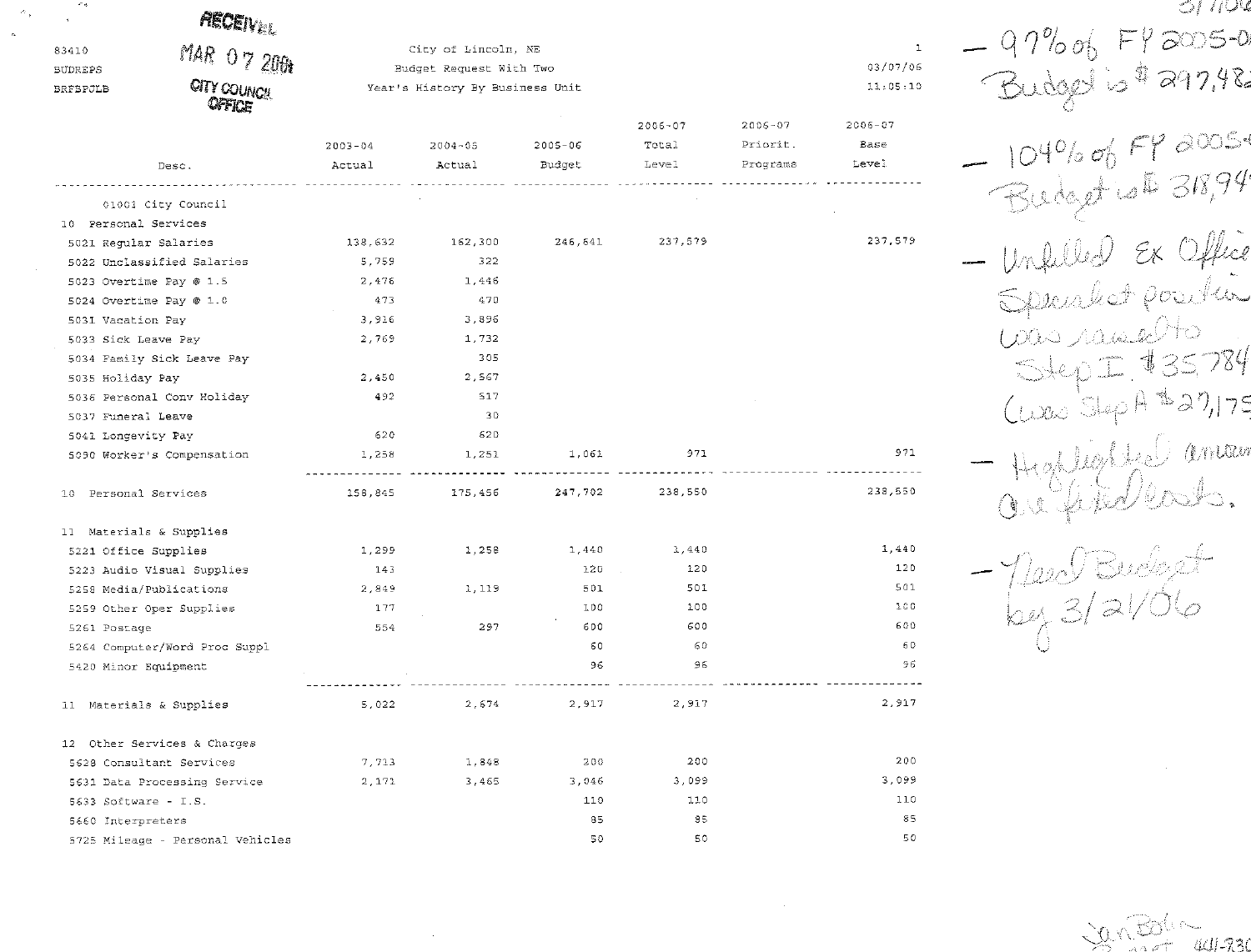| 83410                |                                  |             | City of Lincoln, NE                |             |             |          | $\overline{a}$ |   |
|----------------------|----------------------------------|-------------|------------------------------------|-------------|-------------|----------|----------------|---|
| <b>BUDREPS</b>       |                                  |             | Budget Request With Two            |             | 03/07/06    |          |                |   |
| <b>BRFBPJLB</b>      |                                  |             | Year's History By Business Unit    |             |             |          | 11:05:10       |   |
|                      |                                  |             |                                    |             | $2006 - 07$ | 2006-07  | $2006 - 07$    |   |
|                      |                                  | $2003 - 04$ | $2004 - 05$                        | $2005 - 06$ | Total       | Priorit. | Base           |   |
|                      | Desc.                            | Actual      | Actual                             | Budget      | Level       | Programs | Level          |   |
|                      | """""""""""""01001 City Council  |             |                                    |             |             |          |                | . |
|                      | 12 Other Services & Charges      |             |                                    |             |             |          |                |   |
|                      | 5728 Schools & Conferences       |             |                                    | 2,035       | 2,035       |          | 2,035          |   |
| 5728.01              | Registration                     | 350         | 1,225                              |             |             |          |                |   |
| 5728.02              | Airfare                          | 10          | 735                                |             |             |          |                |   |
| 5728.03              | Hotel                            | 119         | 1,319                              |             |             |          |                |   |
| 5728.04              | Meals                            |             | - 22                               |             |             |          |                |   |
| 5728.06              | Other Transportatio              |             | 25                                 |             |             |          |                |   |
| 5762 Photocopying    |                                  | 4,123       | 2,606                              | 3,232       | 3,232       |          | 3,232          |   |
| 5763 Printing        |                                  | 601         | 6,121                              | 1,943       | 1,943       |          | 1,943          |   |
|                      | 5782 Employee Bonding            | 50          |                                    | 150         | 150         |          | 150            |   |
|                      | 5783 General Liability           | 426         | 347                                | 453         | 539         |          | 539            |   |
|                      | 5787 Worker's Comp Excess Cov    | 99          | - 77                               | 80          | -82         |          | 82             |   |
|                      | 5794 Public Officials            | 15          | 167                                | 20          | 20          |          | 20             |   |
|                      | 5799 Long Term Disability        | 89          | -45                                | 45          | 141         |          | 141            |   |
| 5829 Telephone       |                                  | 7,952       | 7,058                              | 8,262       | 8,262       |          | 8,262          |   |
|                      | 5833 Cable/Internet Service      | 1,164       | 864                                | 1,079       | 1,079       |          | 1,079          |   |
|                      | 5867 Office Equip Repairs        |             |                                    | 144         | 144         |          | 144            |   |
|                      | 5928 Rent of Co/City Bldg Space  | 18,881      | 20,856                             | 21,027      | 23,363      |          | 23,363         |   |
|                      | 5931 Parking Rent Bldg Comm      | 3,132       | 3,132                              | 3,416       | 900         |          | 900            |   |
|                      | 5964 Mtgs/Ceremony/Entertain Exp |             | 179                                | 480         | 480         |          | 480            |   |
| 5965 Film Developing |                                  |             |                                    | 19          | - 19        |          | 19             |   |
|                      | 5973 Memberships & Subscriptions | 305         | 358                                | 480         | 480         |          | 480            |   |
|                      | 5978 Transfer to Lanc County     | 9,131       | 8,601                              | 8,860       | 8,860       |          | 8,860          |   |
| 5980 Reimbursements  |                                  |             | $\overline{4}$                     | 48          | -48         |          | 48             |   |
|                      | 5999 Plaques/Awards/Empl Recog   |             | 122                                | 173         | 173         |          | 173            |   |
|                      | 6015 Reimb for Services          | 280         | ----------- ------------ <b>--</b> |             |             |          |                |   |
|                      | 12 Other Services & Charges      | 56,611      | 59,176                             | 55,437      | 55,494      |          | 55,494         |   |
|                      | 13 Capital Outlay - Equipment    |             |                                    |             |             |          |                |   |
|                      | 6072 Furniture & Fixtures        |             |                                    | 384         | 384         |          | 384            |   |
|                      | 6078 Office Equipment            |             |                                    | 192         | 192         |          | 192            |   |
| 6089 Signals & Signs |                                  |             | 14                                 | 50          | 50          |          | 50             |   |

 $\mathcal{L}_{\mathrm{eff}}$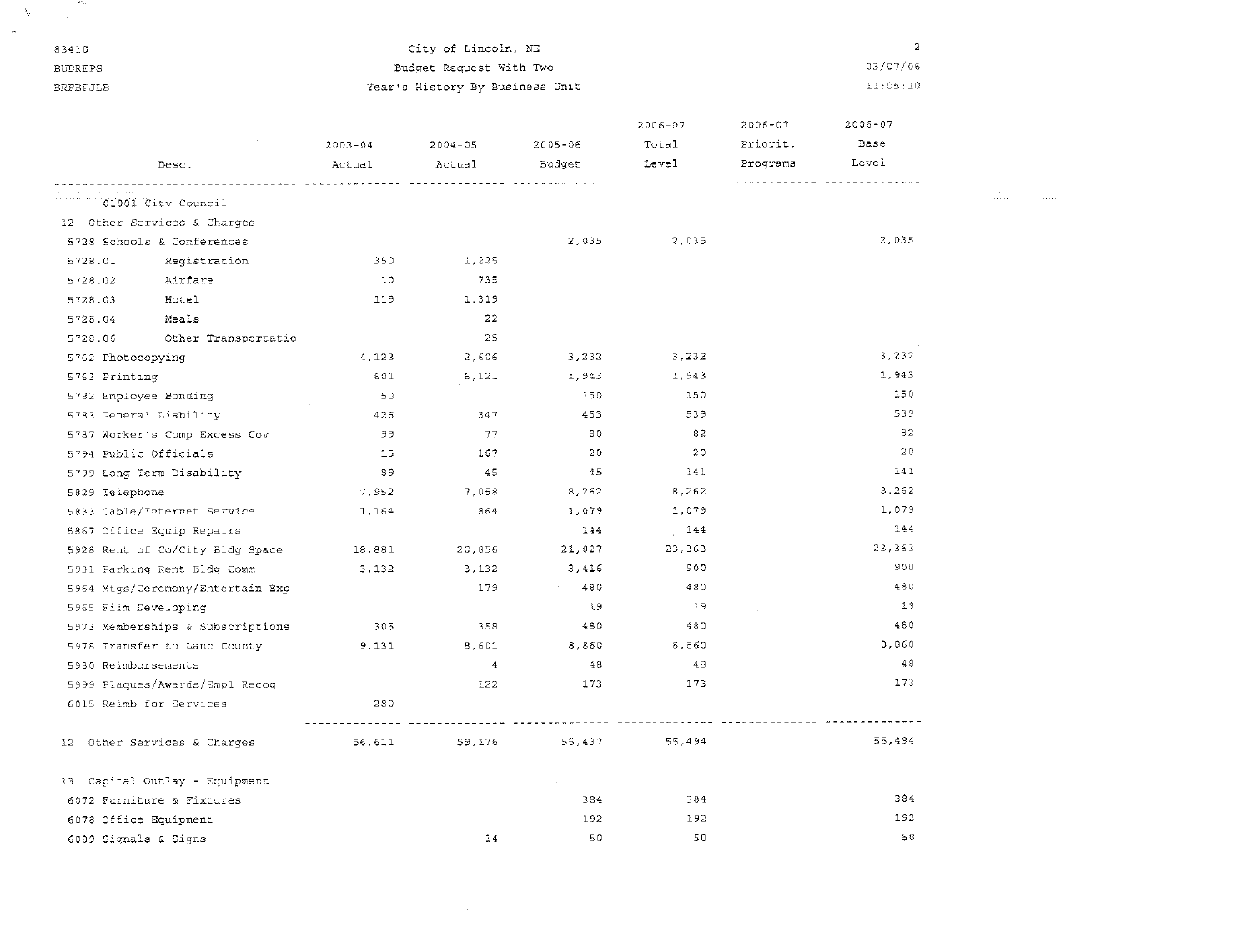| 83410           |                            |                     | City of Lincoln, NE             |                                                      |             |                 | 3           |
|-----------------|----------------------------|---------------------|---------------------------------|------------------------------------------------------|-------------|-----------------|-------------|
| <b>BUDREPS</b>  |                            |                     | Budget Request With Two         | 03/07/06                                             |             |                 |             |
| <b>BRFBPJLB</b> |                            |                     | Year's History By Business Unit |                                                      | 11:05:10    |                 |             |
|                 |                            |                     |                                 |                                                      |             |                 |             |
|                 |                            |                     |                                 |                                                      | $2006 - 07$ | $2006 - 07$     | $2006 - 07$ |
|                 |                            | $2003 - 04$         | $2004 - 05$                     | $2005 - 06$                                          | Total       | Priorit.        | Base        |
|                 | Desc.                      | Actual              | Actual                          | Budget                                               | Level       | Programs        | Level       |
|                 | 01001 City Council         | contract and a<br>. |                                 | and the company of the company of the company of the |             |                 |             |
| 13              | Capital Outlay - Equipment |                     |                                 |                                                      |             |                 |             |
|                 |                            |                     |                                 |                                                      |             |                 |             |
| 13              | Capital Outlay - Equipment |                     | 14                              | 626                                                  | 626         |                 | 626         |
|                 |                            |                     |                                 |                                                      |             |                 |             |
|                 |                            |                     |                                 |                                                      |             |                 |             |
|                 | 01001 City Council         | 220,478             | 237,320                         | 306,682                                              | 297,587     | $\sim 10^{-11}$ | 297,587     |

 $\mathcal{L}(\mathcal{L}(\mathcal{L}))$  and  $\mathcal{L}(\mathcal{L}(\mathcal{L}))$  . The contract of  $\mathcal{L}(\mathcal{L}(\mathcal{L}))$  is a set of  $\mathcal{L}(\mathcal{L})$ 

 $\label{eq:2.1} \frac{1}{2} \sum_{i=1}^n \frac{1}{2} \sum_{j=1}^n \frac{1}{2} \sum_{j=1}^n \frac{1}{2} \sum_{j=1}^n \frac{1}{2} \sum_{j=1}^n \frac{1}{2} \sum_{j=1}^n \frac{1}{2} \sum_{j=1}^n \frac{1}{2} \sum_{j=1}^n \frac{1}{2} \sum_{j=1}^n \frac{1}{2} \sum_{j=1}^n \frac{1}{2} \sum_{j=1}^n \frac{1}{2} \sum_{j=1}^n \frac{1}{2} \sum_{j=1}^n \frac{$ 

 $\lambda_{\rm{eff}}$ 

 $\label{eq:2.1} \begin{array}{cc} \mathfrak{g} & \mathfrak{g} \\ & \mathfrak{g} & \mathfrak{g} \end{array}$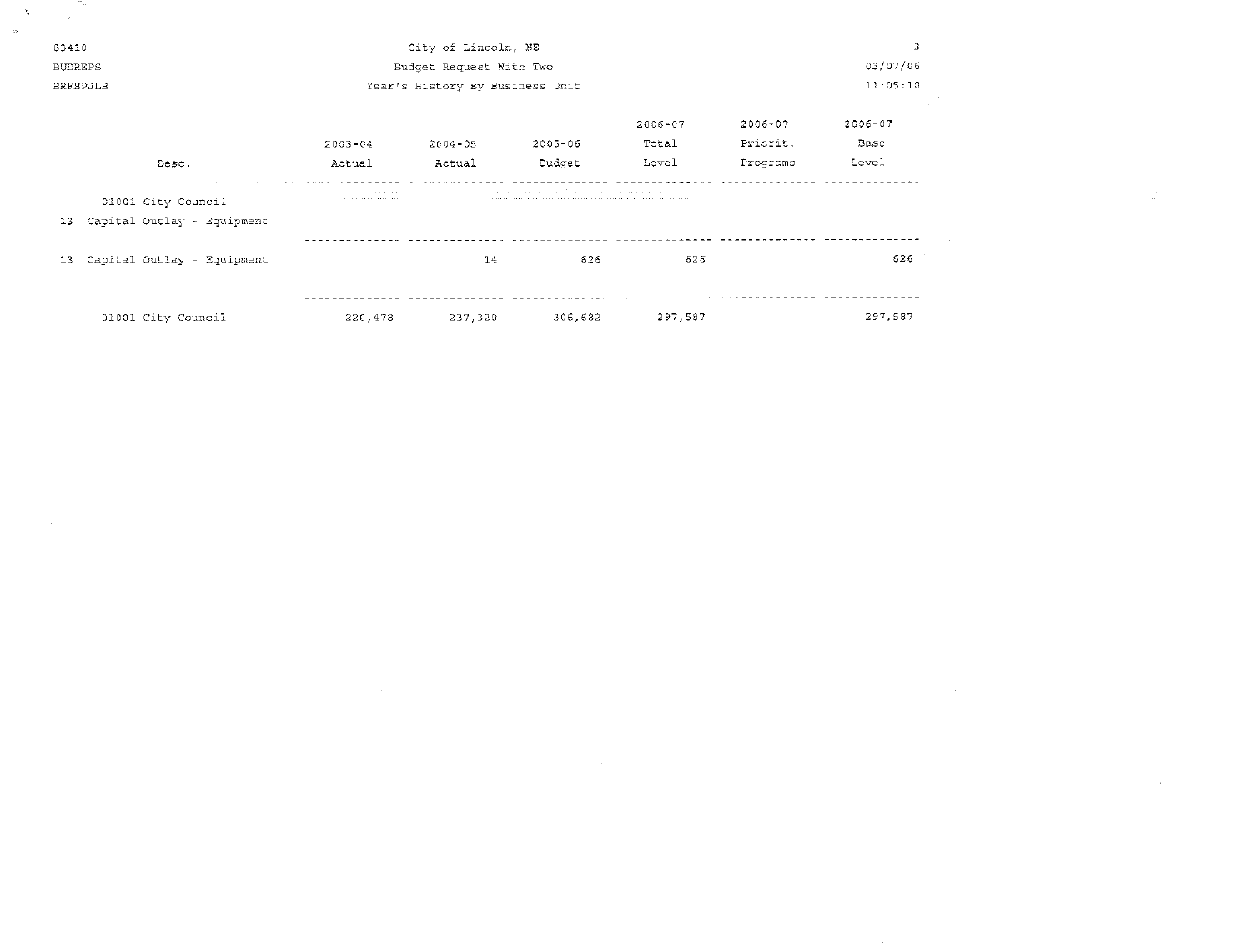CITY OF LINCOLN<br>FISCAL YEAR 2006-2007

**POST** 

 $\sim$ 

 $\mathcal{A}^{\mathcal{A}}$ 

 $\hat{r}_\mathrm{c}$ 

 $\sim$ 

PAGE:  $\mathbf{1}$ RUN DATE: 06-03-07

BUDGET FORM E PERSONNEL AND POSITION REQUEST FORM

FUND - 010 GENERAL FUND<br>DEPARTMENT - 01 CITY COUNCIL DIVISION - 00<br>
BECTION - 00<br>
BECTION - 00<br>
BUSINESS UNIT 01001 City Council

| the contract of the con-<br>. | and the control of the control of<br>IDENTIFICATION<br>POSITION | <b>Contract</b>      |            | 2005-2006<br>AUTHORIZATION | and structure. | 2006-2007                 |            | 2006-2007<br>PRIORITIZED LEVEL |                           |            | 2006-2007<br>TOTAL REQUEST |
|-------------------------------|-----------------------------------------------------------------|----------------------|------------|----------------------------|----------------|---------------------------|------------|--------------------------------|---------------------------|------------|----------------------------|
|                               | CLASS CLASS<br>CODE TITLE                                       | ANNUAL<br>PAY RANGE  | FTE<br>POS | AMOUNT<br><b>BUDGETED</b>  | FTE<br>POS     | AMOUNT<br><b>BUDGETED</b> | PRI<br>CD. | FTE<br>POS.                    | AMOUNT<br><b>BUDGETED</b> | FTE<br>POS | TOT AMT<br><b>BUDGETED</b> |
| X 0032 EX.                    | SENIOR OFFICE ASST                                              | $24,831 -$<br>35,143 | 1.000      | 33,918                     | 1.000          | 33.795                    |            | 0.000                          | G                         | 1.000      | 33,795                     |
| X 0034 EX.                    | OFFICE SPECIALIST                                               | $26,601 -$<br>37,556 | 1,000      | 38,262                     | 1.000          | 35,784                    |            | 0.000                          | $\circ$                   | 1.000      | 35,784                     |
|                               | L 1701 COUNCIL MEMBER                                           | $24,000 -$<br>24,000 | 7.000      | 174.461                    | 7.000          | 168,000                   |            | 0.000                          | $^{\circ}$                | 7.000      | 168,000                    |
|                               |                                                                 | TOTALS               | 9.000      | 246.641                    | 9.000          | 237.579                   |            | 0.000                          | O                         | 9.000      | 237,579                    |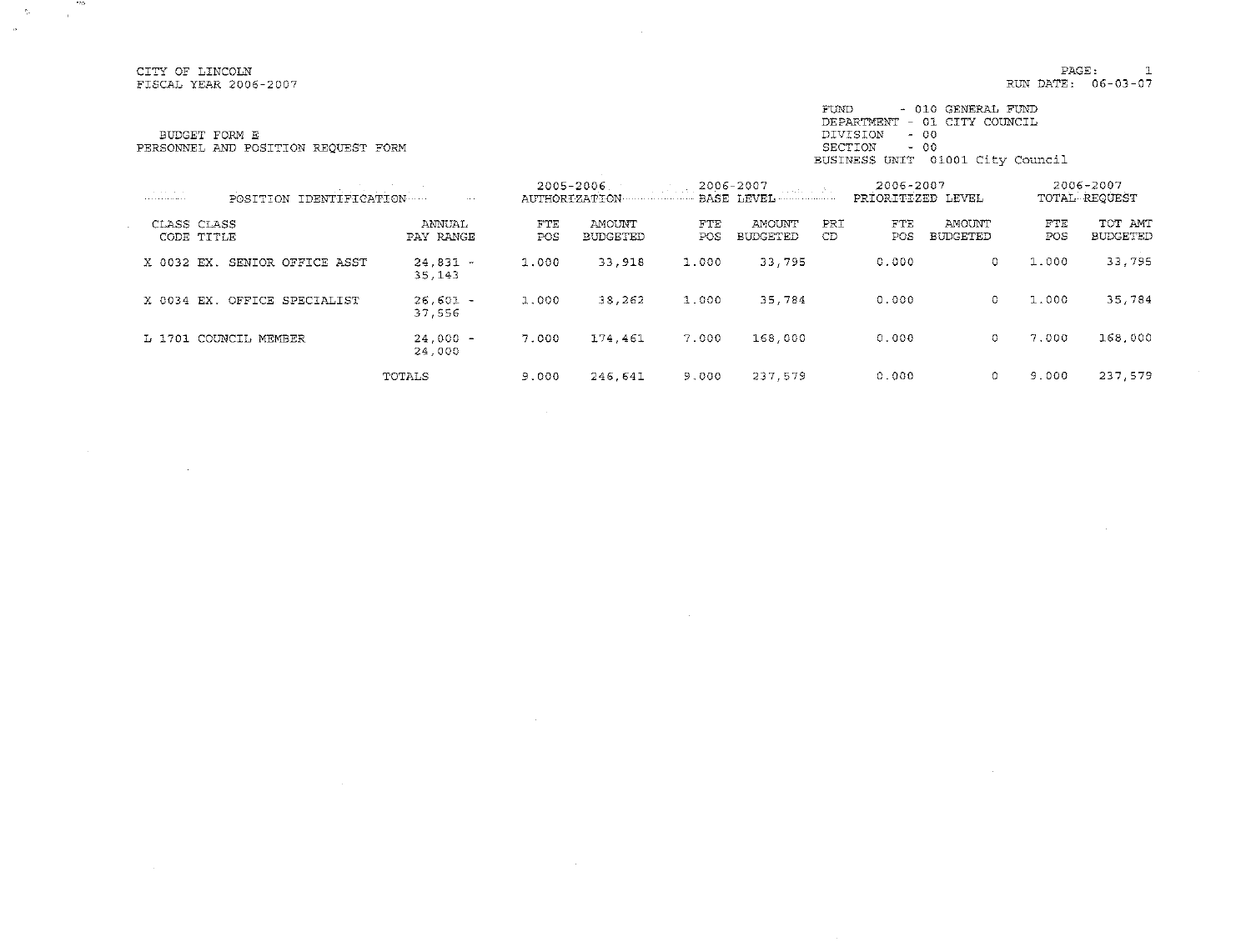| FBP120<br>DATE: 03/07/06                                                                                                                                                                  |                                                                                                                                                                                      |                       | BUDGETED POSITIONS FOR FY 06-07                     |           |                 |          |          |                |                            |           |                | $PAGE:$ 1 |
|-------------------------------------------------------------------------------------------------------------------------------------------------------------------------------------------|--------------------------------------------------------------------------------------------------------------------------------------------------------------------------------------|-----------------------|-----------------------------------------------------|-----------|-----------------|----------|----------|----------------|----------------------------|-----------|----------------|-----------|
| FUND: 010 - GENERAL FUND<br>DEPT: 01 - CITY COUNCIL<br>DIV: 00 -                                                                                                                          |                                                                                                                                                                                      |                       | $SECT: 00 -$<br>BUSINESS UNIT: 01001 - City Council |           |                 |          |          |                |                            |           |                |           |
| an na h-Alban                                                                                                                                                                             | HOURLY HOURS F P P H D L P PRI ------------------------PROJECTED AMOUNTS--------------------<br>RATE WRKD I A E E  I E CD SALARY FICA LIFE PEHP HEALTH PENSION LTS DENT LONGEV TOTAL | CSNA N FH<br>ASSL TEP |                                                     |           |                 |          |          | PASS           |                            |           |                |           |
| CLASS: X 0032 EX. SENIOR OFFICE ASST                                                                                                                                                      |                                                                                                                                                                                      |                       |                                                     |           |                 |          |          |                |                            |           |                |           |
| NAME: GRAMMER TAMMY J. 15.189 2080 1 0 0 1 0 1 2 33,580 2,585 76 780 4,883 0 0 0<br>SSN: William Company<br>$\quad$ SPLIT PCT: 100.00<br>GRD/S: X10-H MERIT: 2005-11-07 HIRED: 1997-09-04 |                                                                                                                                                                                      |                       |                                                     |           |                 |          |          |                |                            |           | 215            | 42,119    |
|                                                                                                                                                                                           | CLASS TOTALS<br>2,080                                                                                                                                                                |                       |                                                     | 33,580 76 | 2,585           | 780      | 4,883    | $\Omega$       | $\bullet$ 0                | $\circ$ 0 | 215            | 42,119    |
| CLASS: X 0034 EX. OFFICE SPECIALIST                                                                                                                                                       |                                                                                                                                                                                      |                       |                                                     |           |                 |          |          |                |                            |           |                |           |
| NAME: NEW EX. OFFICE SPECIALIST 16.841 2080 1 0 0 11 1 1 3 35, 784 2, 737 76 650 9, 071 0 0 165<br>SPLIT PCT: .00<br>SSN:4<br>GRD/S: X12-1 MERIT: 2007-01-01 HIRED: 2006-07-01            |                                                                                                                                                                                      |                       |                                                     |           |                 |          |          |                |                            |           | $\Omega$       | 48,483    |
|                                                                                                                                                                                           | CLASS TOTALS<br>2,080                                                                                                                                                                |                       |                                                     | 2,737     | 35,784 76 9,071 |          | 650 30   |                | $\mathbf{0}$<br>$0 \t 165$ |           | $\overline{0}$ | 48,483    |
| CLASS: L 1701 COUNCIL MEMBER                                                                                                                                                              |                                                                                                                                                                                      |                       |                                                     |           |                 |          |          |                |                            |           |                |           |
| NAME: CAMP JON A.<br>SSN: WEBSTAND SPLIT PCT: .00<br>GRD/S: LDS-B MERIT: 0000-00-00 HIRED: 1999-05-17                                                                                     | 11.538 2080 1 0 0 0 0 0 0 0 24,000 1,836 0                                                                                                                                           |                       |                                                     |           |                 | $\Omega$ | $\Omega$ | O.             | $\Omega$                   | $\Omega$  | $\Omega$       | 25,836    |
| NAME: COOK TOWATHAN A. 11.53<br>GRD/S: LDS-B MERIT: 0000-00-00 HIRED: 1999-05-17                                                                                                          | 11.538 2080 1 0 0 0 0 0 0 0 24,000 1,836                                                                                                                                             |                       |                                                     |           | $\Omega$        | $\Omega$ | 0        | $\Omega$       | $\Omega$                   | $\Omega$  | $\Omega$       | 25,836    |
| NAME: ESCHIJAN-BOBIN S. 11.538 2080 1 0 0 0 0 0 0 0 24,000 1,836 0 SSN.<br>$\blacksquare$ SPLIT PCT: $.00$<br>SSN: <b>AND</b><br>$GRD/S$ : LDS-B                                          | MERIT: 0000-00-00 HIRED: 2005-05-16                                                                                                                                                  |                       |                                                     |           |                 | $\circ$  | $\Omega$ | $0 \quad \Box$ | $\Omega$                   | $\circ$   | $\Omega$       | 25,836    |
| NAME: MARVIN, DANIEL K. 11.538 2080 1 0 0 0 0 0 0 0 24,000 1,836 0<br><b>NEWS ARRIVES AND SPLIT PCT:</b> 00<br>SSN: 4<br>GRD/S: LDS-B MERIT: 0000-00-00 HIRED: 2005-05-16                 |                                                                                                                                                                                      |                       |                                                     |           |                 | 0        | $\Omega$ | $\circ$        | -0                         | $\circ$   | $\circ$        | 25,836    |

 $\label{eq:2.1} \phi_{\rm c} = \frac{1}{\sqrt{2\pi}} \frac{e^{-\frac{2\pi i}{\hbar}}}{\sqrt{2\pi}}.$  and